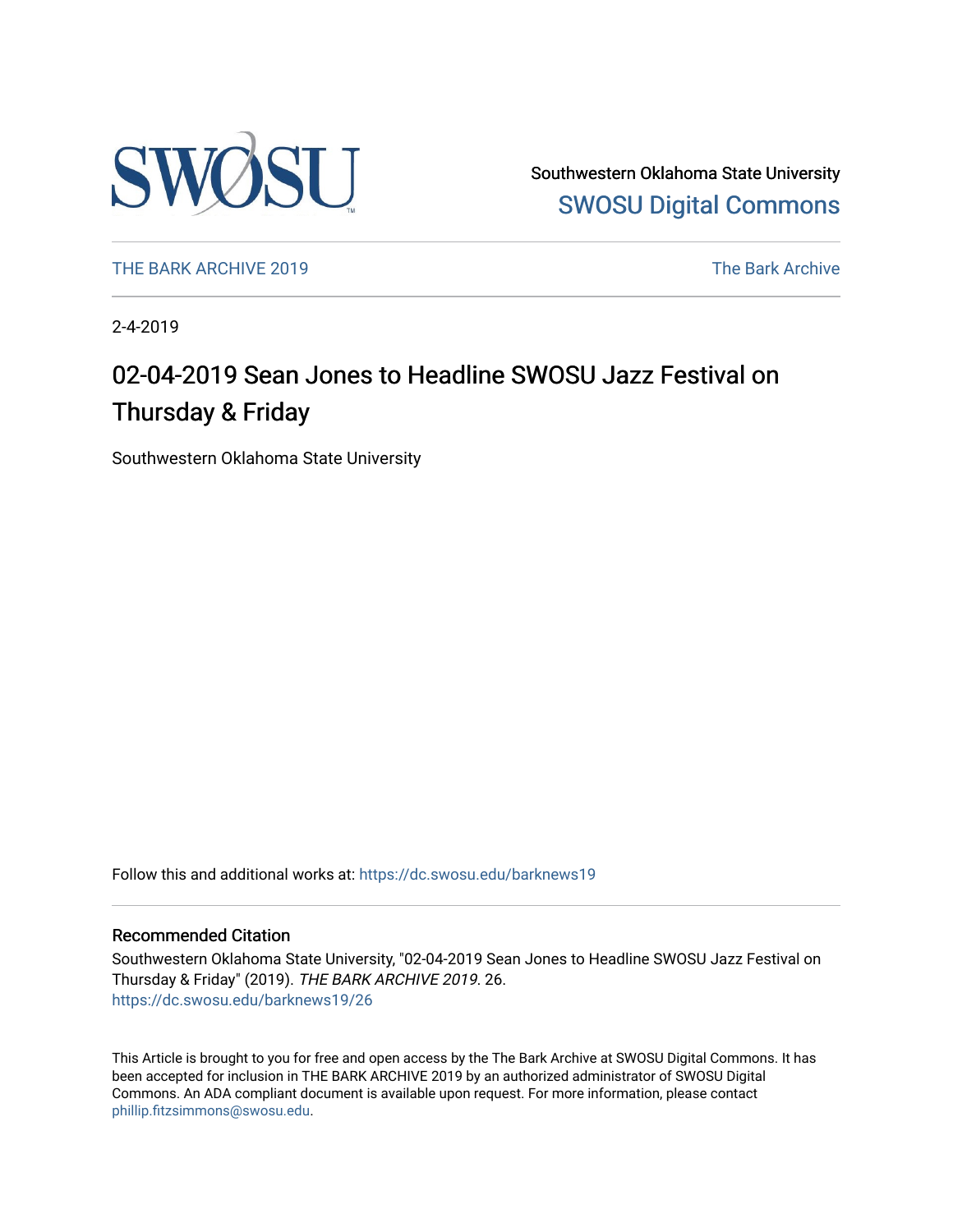



# **Sean Jones to Headline SWOSU Jazz Festival on Thursday & Friday**

Trumpeter Sean Jones is the headliner at the 49<sup>th</sup> annual SWOSU Jazz Festival this Thursday and Friday, February 7-8, in Weatherford.

Also featured at the festival is the Josh Hanlon Trio as well as a Big Band Competition involving high school and middle school jazz bands from around the state.

The artists will be featured in a Thursday evening 7 p.m. free concert in the Berrong Music Hall and then will highlight a full day of activities on Friday with 1 and 8 p.m. concerts in the Fine Arts Center. The SWOSU Jazz Ensemble A will be in performance with the artists. Tickets for the Friday concerts are \$10 for general admission, \$5 for senior citizens and \$3 for SWOSU students with an I.D.

The Big Band Competition starts on Friday at 8 a.m.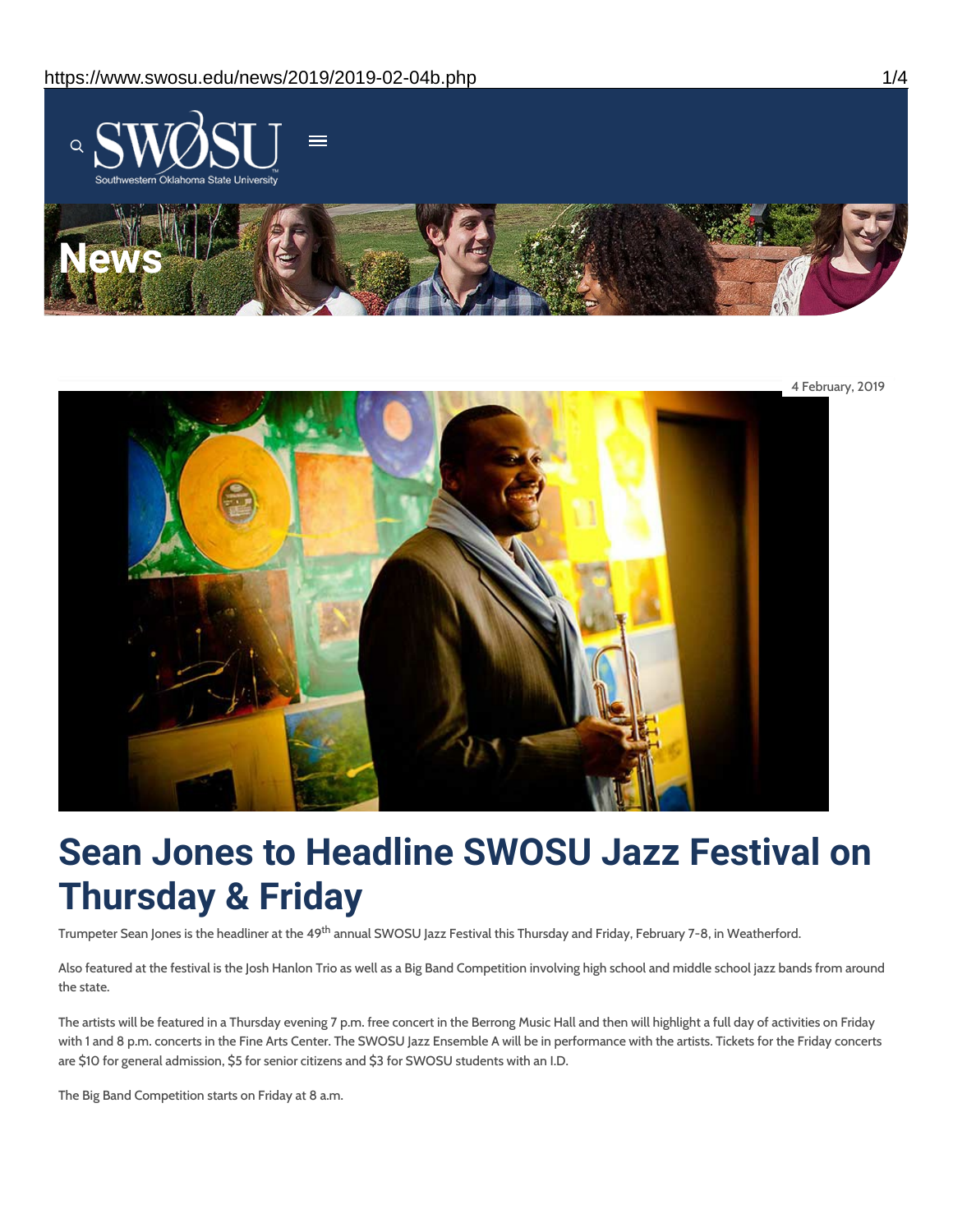#### https://www.swosu.edu/news/2019/2019-02-04b.php 2/4

Music and spirituality have always been fully intertwined in the artistic vision of trumpeter, bandleader, composer, educator and activist Sean Jones. Jones has been prominently featured with a number of artists, recording and/or performing with many major figures in jazz, including Illinois Jacquet, Jimmy Heath, Frank Foster, Nancy Wilson, Dianne Reeves, Gerald Wilson and Marcus Miller. He has also performed with the Cleveland, Pittsburgh and Youngstown Symphony Orchestras as well as Soulful Symphony in Baltimore.

Jones is also an internationally recognized educator. He was recently named the Richard and Elizabeth Case Chair of Jazz at John Hopkins University's Peabody Institute in Baltimore. Before coming to Peabody, he served as the chair of the Brass Department at the Berklee College of Music in Boston.

For ticket information, visit www.swosujazz.com or call the SWOSU Music Department at 580.774.3708.

| Academics                | D |
|--------------------------|---|
| Administration           | D |
| Alumni and Foundation    | D |
| Community                | D |
| Events                   | D |
| <b>Faculty and Staff</b> | D |
| Miscellaneous            | D |
| Sayre                    | D |
| <b>Students</b>          | D |
|                          |   |

| <b>Archive Links</b> |   |
|----------------------|---|
| 2018                 | D |
| 2019                 | D |
| 2020                 | D |
| Archive              | D |
|                      |   |



## Weatherford Campus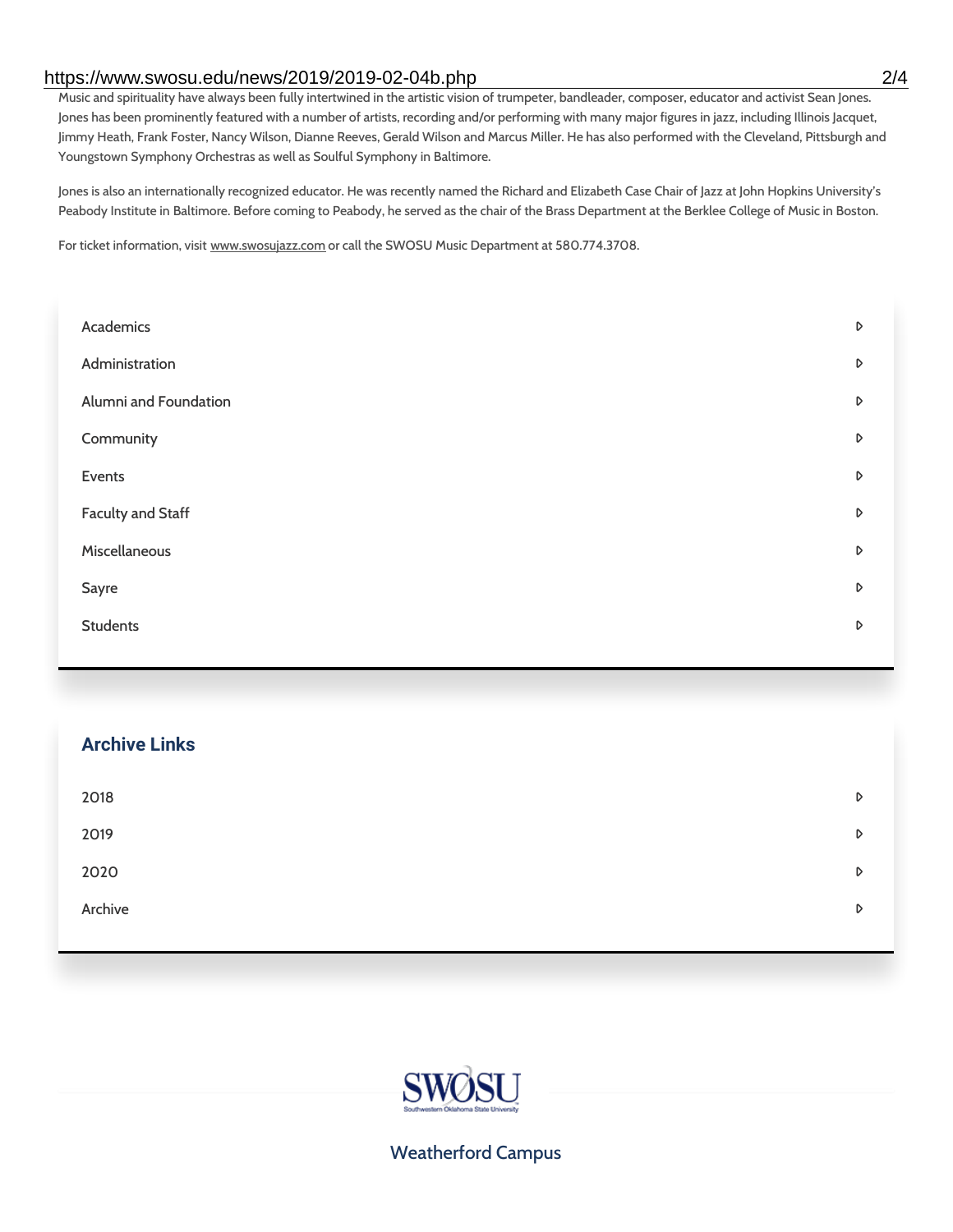100 Campus Drive Weatherford, OK 73096

## Sayre Campus

409 E Mississippi Ave Sayre, OK 73662

Connect to Us



Contact [Information](https://www.swosu.edu/about/contact.php) [University/Facility](https://www.swosu.edu/about/operating-hours.php) Hours [Campus](https://map.concept3d.com/?id=768#!ct/10964,10214,10213,10212,10205,10204,10203,10202,10136,10129,10128,0,31226,10130,10201,10641,0) Map Give to [SWOSU](https://standingfirmly.com/donate) Shop [SWOSU](https://shopswosu.merchorders.com/)



**[Directory](https://www.swosu.edu/directory/index.php)** 

[Calendar](https://eventpublisher.dudesolutions.com/swosu/)

[Apply](https://www.swosu.edu/admissions/apply-to-swosu.php)

[GoSWOSU](https://qlsso.quicklaunchsso.com/home/1267)

[Jobs@SWOSU](https://swosu.csod.com/ux/ats/careersite/1/home?c=swosu)

Current [Students](https://bulldog.swosu.edu/index.php)

[Faculty](https://bulldog.swosu.edu/faculty-staff/index.php) and Staff

**Enrollment Management** [580.774.3782](tel:5807743782)